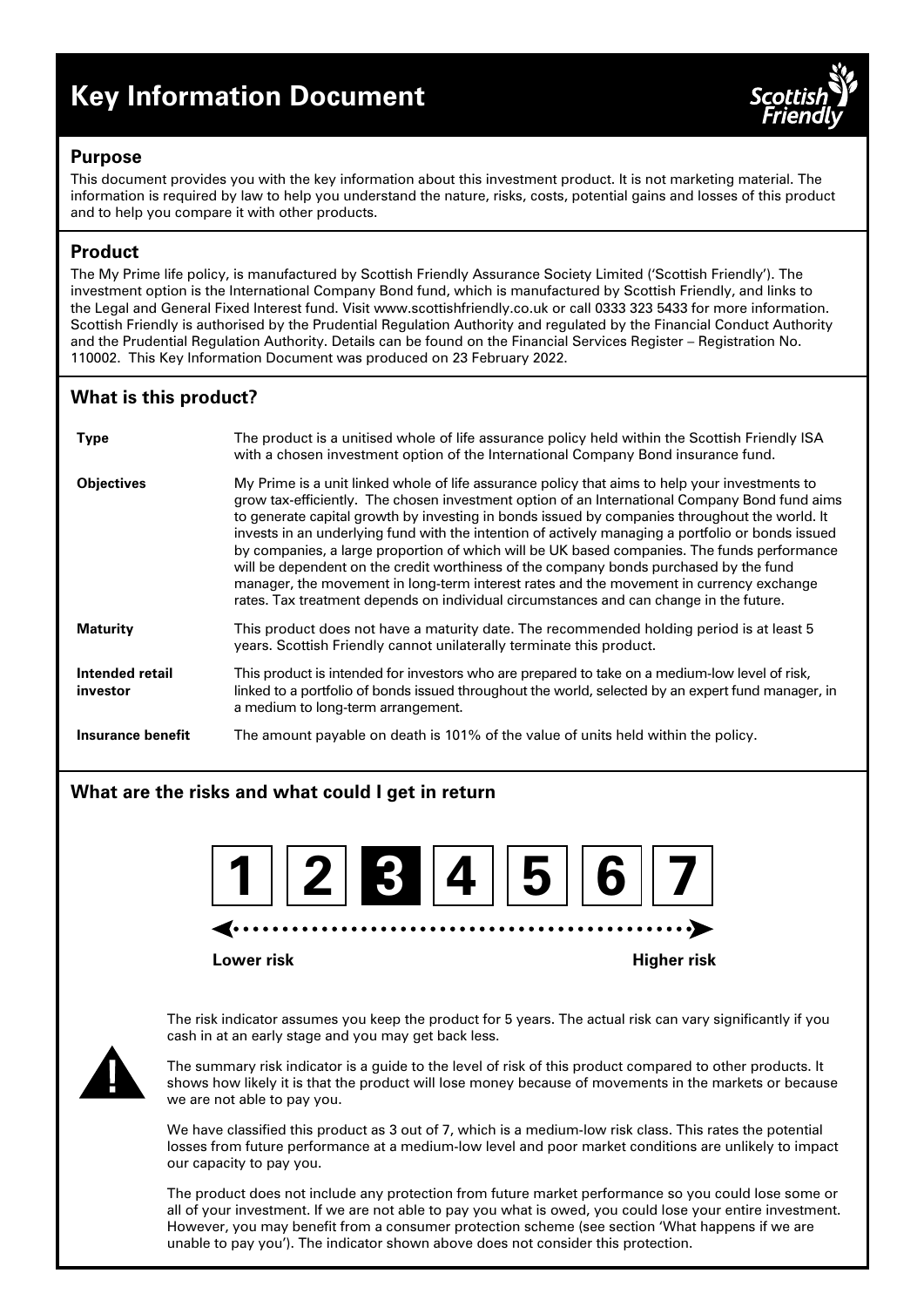| Investment                | £10,000                                               | 1 Year    | 3 Years  | 5 Years<br>(Recommended<br>holding period) |
|---------------------------|-------------------------------------------------------|-----------|----------|--------------------------------------------|
| <b>Survival scenarios</b> |                                                       |           |          |                                            |
| <b>Stress</b>             | What you might get back after costs                   | £7,181    | £8,272   | £7,811                                     |
|                           | Average return each year                              | $-28.19%$ | $-6.13%$ | $-4.82%$                                   |
| Unfavourable              | What you might get back after costs                   | £9,827    | £10,341  | £11,052                                    |
|                           | Average return each year                              | $-1.73%$  | 1.12%    | 2.02%                                      |
| <b>Moderate</b>           | What you might get back after costs                   | £10,520   | £11,635  | £12,868                                    |
|                           | Average return each year                              | $5.20\%$  | 5.18%    | 5.17%                                      |
| <b>Favourable</b>         | What you might get back after costs                   | £11.249   | £13.075  | £14.963                                    |
|                           | Average return each year                              | 12.49%    | 9.35%    | 8.39%                                      |
| <b>Death scenario</b>     |                                                       |           |          |                                            |
| Upon death                | What your beneficiaries might get back<br>after costs | £10.625   | £11,751  | £12,997                                    |

This table shows the money you could get back over the next 5 years, under different scenarios, assuming that you invest £10,000. The scenarios shown illustrate how your investment could perform. You can compare them with the scenarios of other products. The scenarios presented are an estimate of future performance based on evidence from the past on how the value of this investment varies, and are not an exact indicator. What you get will vary depending on how the market performs and how long you keep the product. The stress scenario shows what you might get back in extreme market circumstances, and it does not take into account the situation where we are not able to pay you.

The figures shown include all the costs of the product itself. The figures do not take into account your personal tax situation, which may also affect how much you get back. Your maximum loss would be that you lose all of your investment.

# **What happens if Scottish Friendly is unable to pay out?**

If you buy a policy with Scottish Friendly and we cannot pay the full amount due, you may be entitled to compensation under the Financial Services Compensation Scheme. The maximum level of compensation for claims against firms declared in default is 100% of the claim with no upper limit.

# **What are the costs?**

The Reduction in Yield (RIY) shows what impact the total costs you pay will have on the investment return you might get. The total costs take into account one-off, ongoing and incidental costs.

The amounts shown here are the cumulative costs of the product itself, for three different holding periods. They include potential early exit penalties. The figures assume you invest £10,000 at outset. The figures are estimates and may change in the future.

#### **Table 1: Costs over time**

The person selling you or advising you about this product may charge you other costs. If so, we will provide you with information about these costs and show you the impact that all costs will have on your investment over time.

| E10,000                     | 1 year  | 3 years | If you cash in after If you cash in after If you cash in after 5 years<br>(the recommended holding<br>period) |
|-----------------------------|---------|---------|---------------------------------------------------------------------------------------------------------------|
| <b>Total costs</b>          | £95     | £311    | £567                                                                                                          |
| Reduction in Yield per year | $0.9\%$ | $0.9\%$ | $0.9\%$                                                                                                       |